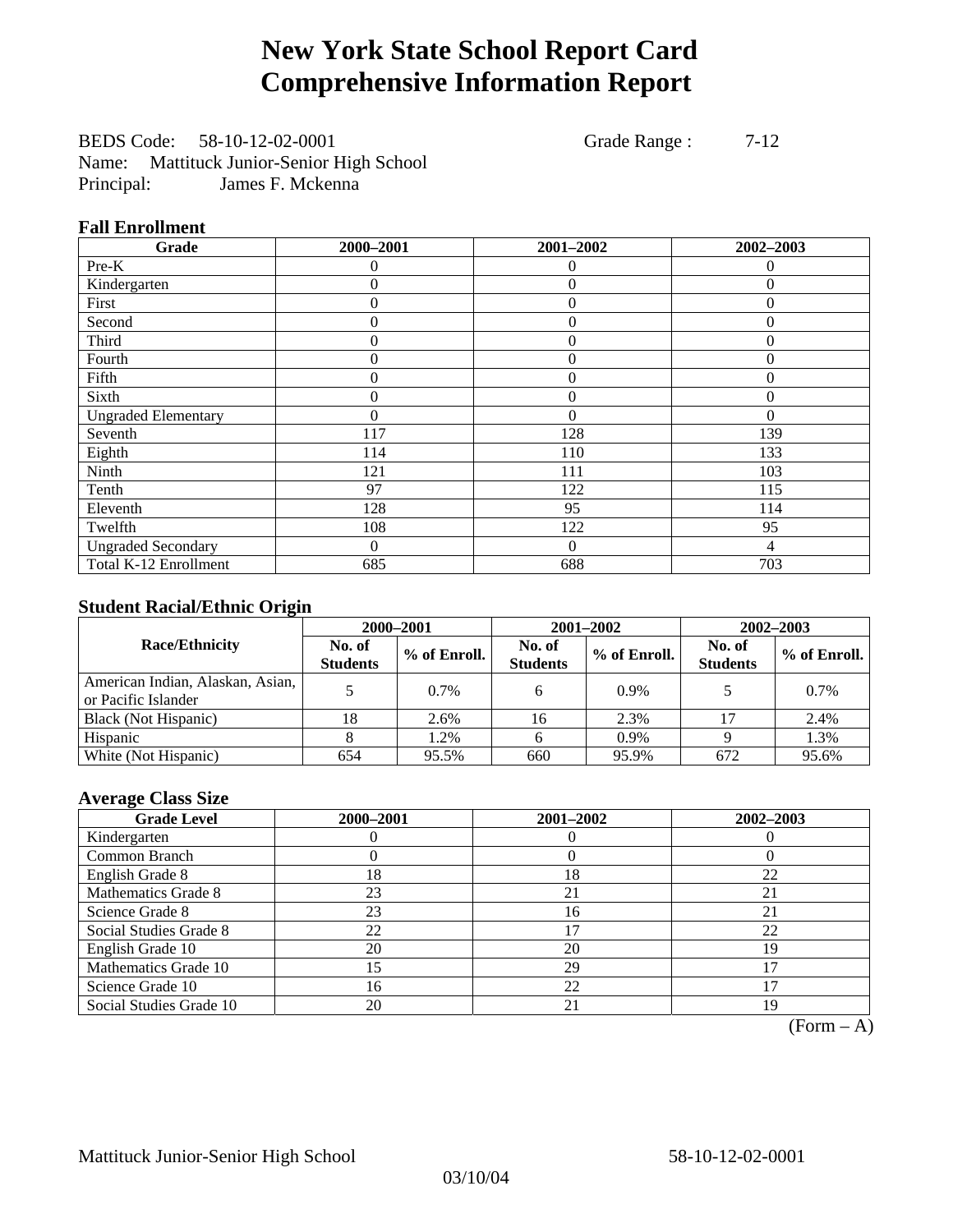#### **District Need to Resource Capacity Category**

| <b>N/RC Category</b> | <b>Description</b>                                                                             |
|----------------------|------------------------------------------------------------------------------------------------|
|                      | This is a school district with low student needs in relation to district<br>resource capacity. |

#### **Similar School Group and Description**

| <b>Similar School Group</b> | <b>Description</b>                                                |
|-----------------------------|-------------------------------------------------------------------|
|                             | All schools in this group are secondary level schools in school   |
| 53                          | districts with low student needs in relation to district resource |
|                             | capacity. The schools in this group are in the middle range of    |
|                             | student needs for secondary level schools in these districts.     |

All schools within the same N/RC category are divided into three similar school groups defined by the percentage of students in the school who are eligible for the free-lunch program and/or who are limited English proficient (also known as English language learners).

#### **Student Demographics Used To Determine Similar Schools Group**

|                                   | 2000-2001 |         | $2001 - 2002$ |         | $2002 - 2003$ |         |
|-----------------------------------|-----------|---------|---------------|---------|---------------|---------|
|                                   | Count     | Percent | Count         | Percent | Count         | Percent |
| <b>Limited English Proficient</b> |           | $0\%$   |               | 0.9%    |               | $0.6\%$ |
| Eligible for Free Lunch           |           | 0.0%    | 10            | .5%     |               | 2.4%    |

#### **Attendance and Suspension**

|                               | 1999–2000       |         | 2000-2001 |         | $2001 - 2002$   |         |
|-------------------------------|-----------------|---------|-----------|---------|-----------------|---------|
|                               | No. of          | $%$ of  | No. of    | $%$ of  | No. of          | $%$ of  |
|                               | <b>Students</b> | Enroll. | Students  | Enroll. | <b>Students</b> | Enroll. |
| <b>Annual Attendance Rate</b> |                 | 95.9%   |           | 95.0%   |                 | 94.2%   |
| <b>Student Suspensions</b>    | 24              | 3.5%    |           | 7.4%    | 45              | 6.5%    |

### **Student Socioeconomic and Stability Indicators (Percent of Enrollment)**

|                          | 2000-2001  | 2001–2002  | 2002-2003 |
|--------------------------|------------|------------|-----------|
| <b>Reduced Lunch</b>     | $0.0\%$    | $0.0\%$    | 0.7%      |
| <b>Public Assistance</b> | $1 - 10\%$ | $1 - 10\%$ | $-10%$    |
| <b>Student Stability</b> | 97%        | 98%        | 99%       |

#### **Staff Counts**

| Staff                                   | 2002-2003 |
|-----------------------------------------|-----------|
| <b>Total Teachers</b>                   |           |
| <b>Total Other Professional Staff</b>   | 13        |
| <b>Total Paraprofessionals</b>          | NΑ        |
| Teaching Out of Certification*          |           |
| <b>Teachers with Temporary Licenses</b> |           |

\*Teaching out of certification more than on an incidental basis. Teachers with temporary licenses are also counted as teaching out of certification.

 $(Form - B)$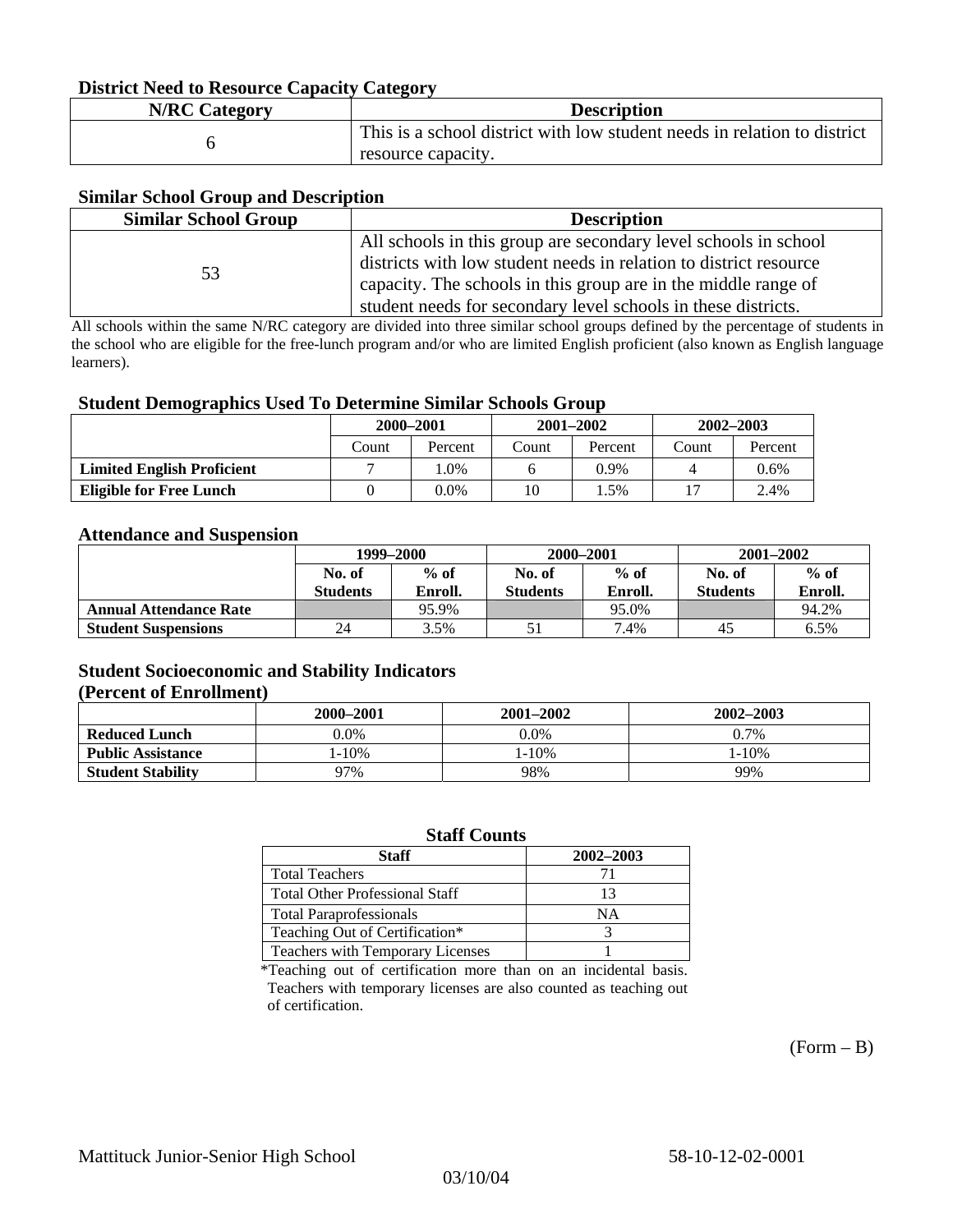# **High School Graduates and Noncompleters**

| ніді эспол этайнакі патінід кеденія вірюшая |                       |                                   |                                                    |                       |                                   |                                                    |                       |                                   |                                                    |  |
|---------------------------------------------|-----------------------|-----------------------------------|----------------------------------------------------|-----------------------|-----------------------------------|----------------------------------------------------|-----------------------|-----------------------------------|----------------------------------------------------|--|
|                                             | 2000-2001             |                                   |                                                    |                       | 2001-2002                         |                                                    |                       | 2002-2003                         |                                                    |  |
|                                             | <b>Total</b><br>Grads | <b>Regents</b><br><b>Diplomas</b> | $\frac{0}{0}$<br><b>Regents</b><br><b>Diplomas</b> | <b>Total</b><br>Grads | <b>Regents</b><br><b>Diplomas</b> | $\frac{6}{6}$<br><b>Regents</b><br><b>Diplomas</b> | <b>Total</b><br>Grads | <b>Regents</b><br><b>Diplomas</b> | $\frac{0}{0}$<br><b>Regents</b><br><b>Diplomas</b> |  |
| General<br>Education                        | 100                   | 78                                | 78%                                                | 106                   | 81                                | 76%                                                | 80                    | 63                                | 79%                                                |  |
| Students with<br><b>Disabilities</b>        |                       |                                   | $0\%$                                              | 6                     | 2                                 | 33%                                                | Q                     |                                   | 11%                                                |  |
| All Students                                | 102                   | 78                                | 76%                                                | 112                   | 83                                | 74%                                                | 89                    | 64                                | 72%                                                |  |

### **High School Graduates Earning Regents Diplomas\***

\*Only students awarded local diplomas (including local diplomas with Regents endorsements) are counted as high school graduates. Because of a change in data collection procedures during the 2001–2002 school year, diploma counts and percentage of graduates earning Regents diplomas are not necessarily comparable between years. Data for the 2000-2001 school year include January, June and August 2001 graduates; data for the 2001-2002 school year include January and June 2002 graduates; data for the 2002–2003 school year include August 2002 and January and June 2003 graduates.

### **Distribution of 2002–2003 Graduates (All Students)**

|               | To 4-vear<br>College | To 2-vear<br>College | <b>To Other Post-</b><br><b>Secondary</b> | <b>To the Military</b> | <b>Employment</b> | Other |
|---------------|----------------------|----------------------|-------------------------------------------|------------------------|-------------------|-------|
| <b>Number</b> |                      |                      |                                           |                        |                   |       |
| Percent       | <b>55%</b>           | 21%                  | 0%                                        | 6%                     | 4%                | 3%    |

### **Number of High School Completers with Disabilities in 2002–2003**

| Graduates*<br>(a) | <b>Regents</b><br><b>Diplomas</b><br>b) | <b>IEP Diplomas</b><br>or Certificates<br>'ci | All 2002-2003<br><b>Completers</b><br>$(a+c)$ |
|-------------------|-----------------------------------------|-----------------------------------------------|-----------------------------------------------|
|                   |                                         |                                               |                                               |

\*Local Diplomas (including local diplomas with Regents endorsements)

#### **High School Noncompletion Rates**

|                     |                            | 2000-2001       |         |                 | 2001-2002 | 2002-2003       |         |
|---------------------|----------------------------|-----------------|---------|-----------------|-----------|-----------------|---------|
|                     |                            | No. of          | $%$ of  | No. of          | $%$ of    | No. of          | $%$ of  |
|                     |                            | <b>Students</b> | Enroll. | <b>Students</b> | Enroll.   | <b>Students</b> | Enroll. |
| General-            | Dropped Out                |                 |         |                 |           | 4               |         |
| <b>Education</b>    | Entered GED Program*       |                 |         | 0               |           | $\theta$        |         |
| <b>Students</b>     | <b>Total Noncompleters</b> |                 |         | 3               |           | 4               |         |
| <b>Students</b>     | Dropped Out                |                 |         | 2               |           | 3               |         |
| with                | Entered GED Program*       |                 |         | $\Omega$        |           | 0               |         |
| <b>Disabilities</b> | <b>Total Noncompleters</b> |                 |         | $\mathfrak{D}$  |           |                 |         |
| All                 | Dropped Out                | 11              | 2.4%    |                 | 1.1%      |                 | 1.6%    |
| <b>Students</b>     | Entered GED Program*       | 3               | $0.7\%$ |                 | $0.0\%$   | $\Omega$        | $0.0\%$ |
|                     | <b>Total Noncompleters</b> | 14              | 3.1%    | 5               | 1.1%      | −               | 1.6%    |

\*The number and percentage of students who left K-12, diploma-bound systems and entered an alternative program leading to a high school equivalency diploma.

 $(Form - C)$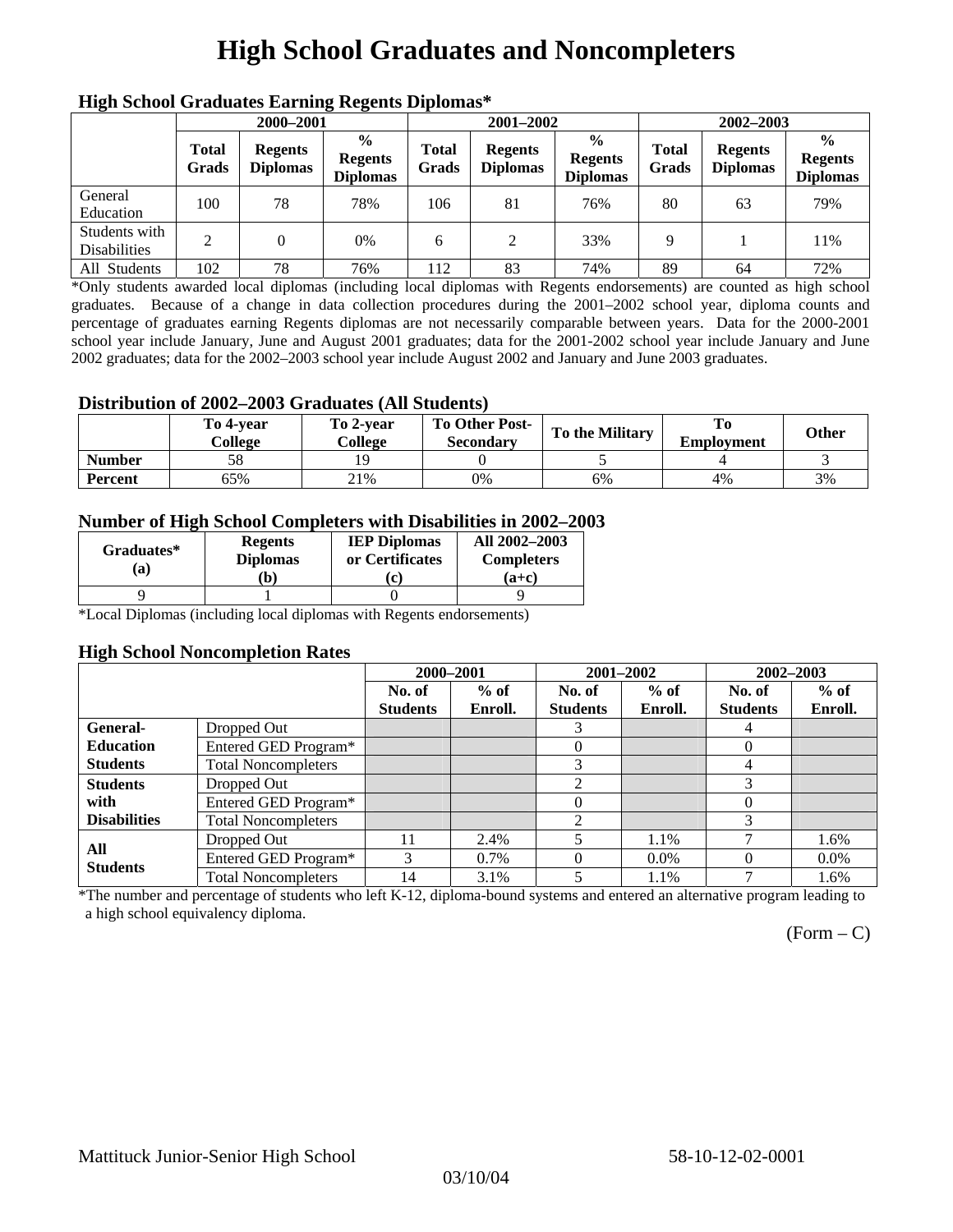## **Career Development and Occupational Studies (CDOS)**

### **Percentage of Students Documenting Self- and Career-Awareness Information and Career Exploration Activities, K–3**

| <b>Grades</b> | 2000-01 | $2001 - 02$ | $2002 - 03$ |
|---------------|---------|-------------|-------------|
| K–1           |         | $0\%$       | $0\%$       |
|               |         | $0\%$       | $0\%$       |

### **Students Developing a Career Plan, 4–12**

| <b>Grades</b> |                                      | $2000 - 01$ | $2001 - 02$ | $2002 - 03$ |
|---------------|--------------------------------------|-------------|-------------|-------------|
|               | Number of General-Education Students |             | $\Omega$    | $\theta$    |
| $4 - 5$       | Number of Students with Disabilities |             | 0           | $\Omega$    |
|               | Number of All Students               |             | $\Omega$    | $\Omega$    |
|               | Percent of Enrollment                |             | $0\%$       | 0%          |
|               | Number of General-Education Students |             | 0           | 0           |
| $6 - 8$       | Number of Students with Disabilities |             | $\theta$    | $\Omega$    |
|               | Number of All Students               |             | $\theta$    | $\Omega$    |
|               | Percent of Enrollment                |             | $0\%$       | $0\%$       |
|               | Number of General-Education Students |             | 0           | $\Omega$    |
| $9 - 12$      | Number of Students with Disabilities |             | 0           | $\Omega$    |
|               | Number of All Students               |             | 0           | $\Omega$    |
|               | Percent of Enrollment                |             | $0\%$       | $0\%$       |

## **Second Language Proficiency Examinations**

### **General-Education Students**

| <b>Test</b> | 2000-2001         |           |                   | 2001-2002 | 2002-2003         |           |  |
|-------------|-------------------|-----------|-------------------|-----------|-------------------|-----------|--|
|             | <b>No. Tested</b> | % Passing | <b>No. Tested</b> | % Passing | <b>No. Tested</b> | % Passing |  |
| French      |                   | 0%        | 25                | 100%      |                   | 100%      |  |
| German      | 56                | 100%      | 34                | 97%       |                   | 93%       |  |
| Italian     |                   | 0%        |                   | $0\%$     |                   | 0%        |  |
| Latin       |                   | 0%        |                   | $0\%$     |                   | 0%        |  |
| Spanish     |                   | 86%       | 58                | 97%       | 67                | 99%       |  |

### **Students with Disabilities**

| <b>Test</b> | 2000-2001                                                 |    | 2001-2002         | 2002-2003 |    |  |
|-------------|-----------------------------------------------------------|----|-------------------|-----------|----|--|
|             | % Passing<br>% Passing<br><b>No. Tested</b><br>No. Tested |    | <b>No. Tested</b> | % Passing |    |  |
| French      |                                                           | 0% | $0\%$             |           | 0% |  |
| German      |                                                           |    |                   |           |    |  |
| Italian     |                                                           | 0% | $0\%$             |           | 0% |  |
| Latin       |                                                           | 0% | 0%                |           | 0% |  |
| Spanish     |                                                           | 0% |                   |           |    |  |

(Form-D)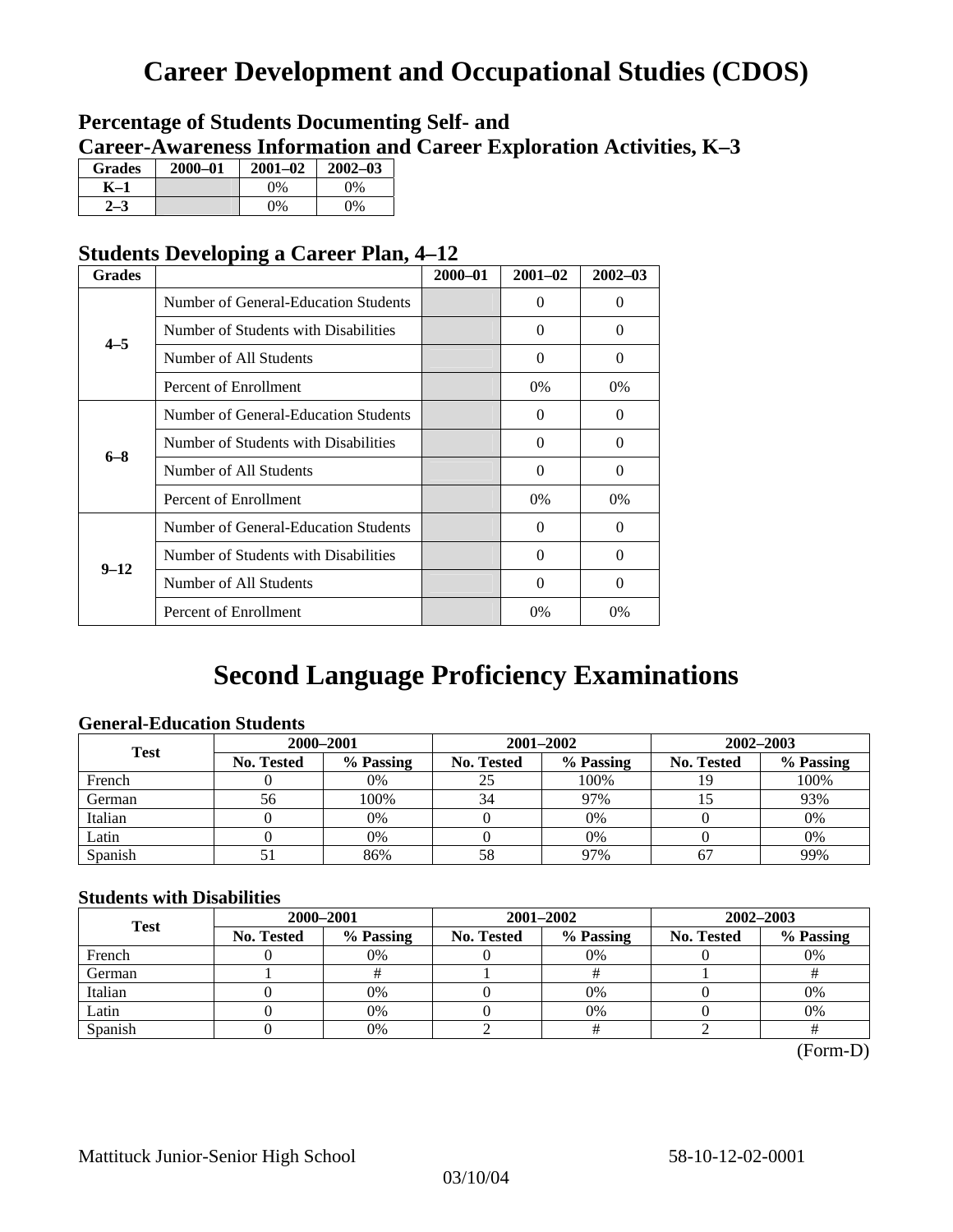# **Regents Competency Tests**

### **General-Education Students**

| <b>Test</b>           | 2000-2001  |           |            | 2001-2002 | 2002-2003  |           |  |
|-----------------------|------------|-----------|------------|-----------|------------|-----------|--|
|                       | No. Tested | % Passing | No. Tested | % Passing | No. Tested | % Passing |  |
| <b>Mathematics</b>    |            |           |            | $0\%$     |            |           |  |
| Science               |            | 0%        |            |           |            | 0%        |  |
| Reading               |            | 0%        |            | $0\%$     |            |           |  |
| Writing               |            | 0%        |            | $0\%$     |            |           |  |
| <b>Global Studies</b> |            |           |            | 0%        |            |           |  |
| U.S. Hist & Gov't     |            |           |            | 0%        |            |           |  |

#### **Students with Disabilities**

| <b>Test</b>           | 2000-2001  |           |            | 2001-2002                                                   | 2002-2003 |      |  |
|-----------------------|------------|-----------|------------|-------------------------------------------------------------|-----------|------|--|
|                       | No. Tested | % Passing | No. Tested | % Passing<br><b>No. Tested</b><br>80%<br>60%<br>100%<br>83% | % Passing |      |  |
| <b>Mathematics</b>    |            | 88%       |            |                                                             |           | 89%  |  |
| Science               |            | 80%       |            |                                                             |           | 100% |  |
| Reading               |            | 80%       |            |                                                             |           | 80%  |  |
| Writing               |            | 50%       |            |                                                             |           |      |  |
| <b>Global Studies</b> |            |           |            |                                                             |           |      |  |
| U.S. Hist & Gov't     |            |           |            | 80%                                                         |           | 71%  |  |

 $(Form - E)$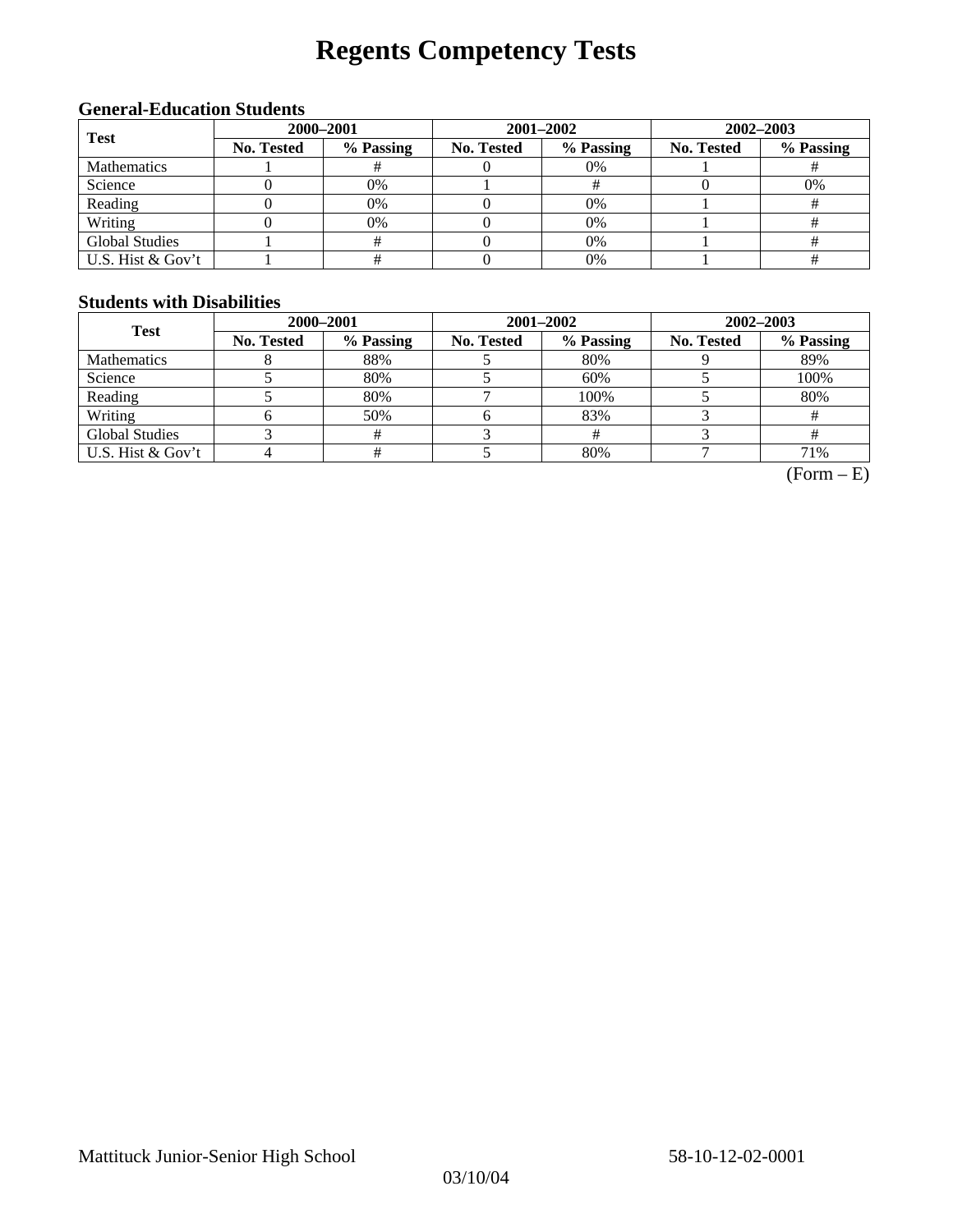|                                                            | <b>All Students</b> |                                              |                 | <b>Students with Disabilities</b> |                  |                           |  |
|------------------------------------------------------------|---------------------|----------------------------------------------|-----------------|-----------------------------------|------------------|---------------------------|--|
|                                                            | 2001                | 2002                                         | 2003            | 2001                              | 2002             | 2003                      |  |
|                                                            |                     | <b>Comprehensive English</b>                 |                 |                                   |                  |                           |  |
| Number Tested                                              | 147                 | 94                                           | 143             | 9                                 | 9                | $\tau$                    |  |
| Number Scoring 55-100                                      | 142                 | 85                                           | 138             | $\overline{4}$                    | 6                | $\overline{4}$            |  |
| Number Scoring 65-100                                      | 139                 | 76                                           | 128             | $\overline{3}$                    | $\overline{4}$   | 3                         |  |
| Number Scoring 85-100                                      | 58                  | $\overline{38}$                              | 69              | $\overline{1}$                    | $\overline{0}$   | $\overline{0}$            |  |
| Percentage of Tested Scoring 55-100                        | 97%                 | 90%                                          | 97%             | 44%                               | 67%              | 57%                       |  |
| Percentage of Tested Scoring 65-100                        | 95%                 | 81%                                          | 90%             | 33%                               | 44%              | 43%                       |  |
| Percentage of Tested Scoring 85-100                        | 39%                 | 40%                                          | 48%             | 11%                               | 0%               | 0%                        |  |
| <b>Mathematics A</b>                                       |                     |                                              |                 |                                   |                  |                           |  |
| Number Tested                                              | $\mathbf{0}$        | 128                                          | 97              | $\mathbf{0}$                      | 8                | $\mathfrak{2}$            |  |
| Number Scoring 55-100                                      | $\mathbf{0}$        | 118                                          | 96              | $\overline{0}$                    | $\overline{5}$   | $\overline{\overline{H}}$ |  |
| Number Scoring 65-100                                      | $\overline{0}$      | 109                                          | 91              | $\overline{0}$                    | $\overline{3}$   | $\#$                      |  |
| Number Scoring 85-100                                      | $\overline{0}$      | 56                                           | 33              | $\overline{0}$                    | $\mathbf{1}$     | #                         |  |
| Percentage of Tested Scoring 55-100                        | 0%                  | 92%                                          | 99%             | 0%                                | 62%              | $\overline{\#}$           |  |
| Percentage of Tested Scoring 65-100                        | 0%                  | 85%                                          | 94%             | 0%                                | 38%              | $\#$                      |  |
| Percentage of Tested Scoring 85-100                        | 0%                  | 44%                                          | 34%             | 0%                                | 12%              | $\#$                      |  |
|                                                            |                     | Mathematics B (first administered June 2001) |                 |                                   |                  |                           |  |
| Number Tested                                              | $\mathbf{0}$        | $\boldsymbol{0}$                             | 81              | $\overline{0}$                    | $\overline{0}$   | $\boldsymbol{0}$          |  |
| Number Scoring 55-100                                      | $\overline{0}$      | $\overline{0}$                               | 74              | $\overline{0}$                    | $\overline{0}$   | $\overline{0}$            |  |
| Number Scoring 65-100                                      | $\overline{0}$      | $\overline{0}$                               | 63              | $\overline{0}$                    | $\overline{0}$   | $\mathbf{0}$              |  |
| Number Scoring 85-100                                      | $\overline{0}$      | $\mathbf{0}$                                 | 22              | $\overline{0}$                    | $\boldsymbol{0}$ | $\boldsymbol{0}$          |  |
| Percentage of Tested Scoring 55-100                        | 0%                  | 0%                                           | 91%             | 0%                                | 0%               | 0%                        |  |
| Percentage of Tested Scoring 65-100                        | 0%                  | 0%                                           | 78%             | 0%                                | 0%               | 0%                        |  |
| Percentage of Tested Scoring 85-100                        | 0%                  | 0%                                           | 27%             | 0%                                | 0%               | 0%                        |  |
|                                                            |                     | <b>Global History and Geography</b>          |                 |                                   |                  |                           |  |
| <b>Number Tested</b>                                       | 103                 | 127                                          | 117             | 9                                 | 11               | 6                         |  |
| Number Scoring 55-100                                      | 99                  | 125                                          | 110             | $\overline{6}$                    | 11               | 5                         |  |
| Number Scoring 65-100                                      | 89                  | 118                                          | 105             | $\overline{4}$                    | 8                | $\overline{2}$            |  |
| Number Scoring 85-100                                      | $\overline{36}$     | $\overline{61}$                              | $\overline{58}$ | $\overline{0}$                    | 1                | 1                         |  |
| Percentage of Tested Scoring 55-100                        | 96%                 | 98%                                          | 94%             | 67%                               | 100%             | 83%                       |  |
| Percentage of Tested Scoring 65-100                        | 86%                 | 93%                                          | 90%             | 44%                               | 73%              | 33%                       |  |
| Percentage of Tested Scoring 85-100                        | 35%                 | 48%                                          | 50%             | $\overline{0\%}$                  | 9%               | 17%                       |  |
| U.S. History and Government (first administered June 2001) |                     |                                              |                 |                                   |                  |                           |  |
| Number Tested                                              | 116                 | 99                                           | 114             | $8\phantom{1}$                    | $\tau$           | $8\phantom{1}$            |  |
| Number Scoring 55-100                                      | 108                 | 94                                           | 112             | 5                                 | 6                | $\overline{7}$            |  |
| Number Scoring 65-100                                      | 96                  | 83                                           | 105             | $\overline{2}$                    | 3                | $\overline{4}$            |  |
| Number Scoring 85-100                                      | $\overline{51}$     | $\overline{31}$                              | $\overline{56}$ | $\mathbf{1}$                      | $\overline{0}$   | $\theta$                  |  |
| Percentage of Tested Scoring 55-100                        | 93%                 | 95%                                          | 98%             | 62%                               | 86%              | 88%                       |  |
| Percentage of Tested Scoring 65-100                        | 83%                 | 84%                                          | 92%             | 25%                               | 43%              | 50%                       |  |
| Percentage of Tested Scoring 85-100                        | 44%                 | 31%                                          | 49%             | 12%                               | 0%               | 0%                        |  |

 $(Form - F)$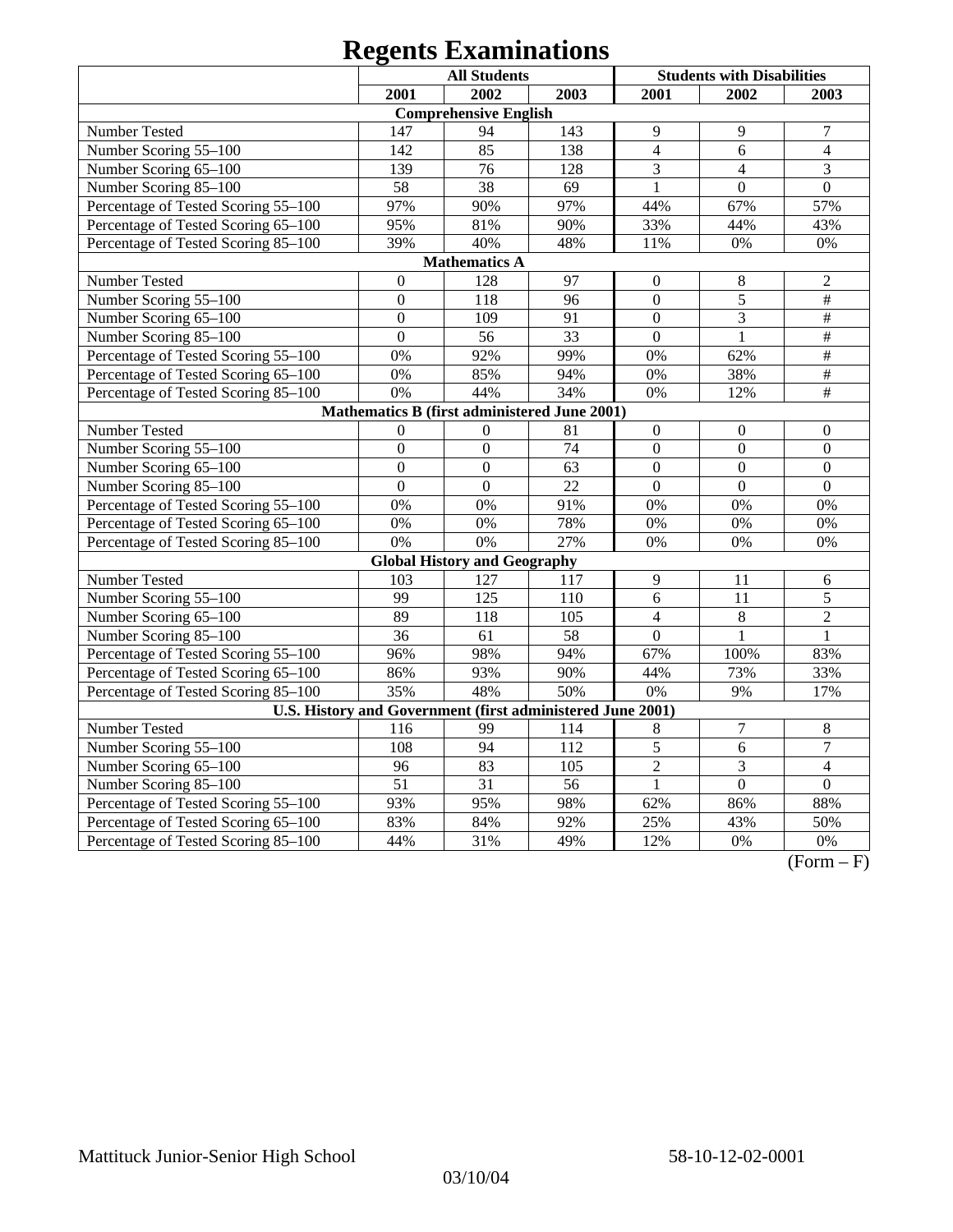|                                                               |      | <b>All Students</b> |                                                           |                | <b>Students with Disabilities</b> |                |
|---------------------------------------------------------------|------|---------------------|-----------------------------------------------------------|----------------|-----------------------------------|----------------|
|                                                               | 2001 | 2002                | 2003                                                      | 2001           | 2002                              | 2003           |
|                                                               |      |                     | Living Environment (first administered June 2001)         |                |                                   |                |
| Number Tested                                                 | 86   | 113                 | 88                                                        | $\overline{4}$ | 10                                | 3              |
| Number Scoring 55-100                                         | 85   | 112                 | 88                                                        | #              | 9                                 | #              |
| Number Scoring 65-100                                         | 81   | 109                 | 86                                                        | $\#$           | $\overline{7}$                    | $\#$           |
| Number Scoring 85-100                                         | 27   | 35                  | 35                                                        | #              | $\boldsymbol{0}$                  | $\#$           |
| Percentage of Tested Scoring 55-100                           | 99%  | 99%                 | 100%                                                      | $\#$           | 90%                               | $\#$           |
| Percentage of Tested Scoring 65-100                           | 94%  | 96%                 | 98%                                                       | $\#$           | 70%                               | $\#$           |
| Percentage of Tested Scoring 85-100                           | 31%  | 31%                 | 40%                                                       | #              | 0%                                | #              |
| Physical Setting/Earth Science (first administered June 2001) |      |                     |                                                           |                |                                   |                |
| Number Tested                                                 | 109  | 107                 | 80                                                        | 2              | 3                                 | $\overline{2}$ |
| Number Scoring 55-100                                         | 107  | 107                 | 80                                                        | $\#$           | #                                 | #              |
| Number Scoring 65-100                                         | 105  | 106                 | 79                                                        | $\#$           | $\#$                              | #              |
| Number Scoring 85-100                                         | 53   | 54                  | 47                                                        | $\#$           | $\#$                              | $\#$           |
| Percentage of Tested Scoring 55-100                           | 98%  | 100%                | 100%                                                      | #              | $\#$                              | #              |
| Percentage of Tested Scoring 65-100                           | 96%  | 99%                 | 99%                                                       | #              | $\#$                              | #              |
| Percentage of Tested Scoring 85-100                           | 49%  | 50%                 | 59%                                                       | #              | #                                 | #              |
|                                                               |      |                     | Physical Setting/Chemistry (first administered June 2002) |                |                                   |                |
| Number Tested                                                 |      | 56                  | 107                                                       |                |                                   |                |
| Number Scoring 55-100                                         |      | 55                  | 103                                                       |                | $\#$                              | $\#$           |
| Number Scoring 65-100                                         |      | 44                  | 85                                                        |                | $\#$                              | #              |
| Number Scoring 85-100                                         |      | 9                   | 12                                                        |                | $\#$                              | $\#$           |
| Percentage of Tested Scoring 55-100                           |      | 98%                 | 96%                                                       |                | $\#$                              | $\#$           |
| Percentage of Tested Scoring 65-100                           |      | 79%                 | 79%                                                       |                | $\#$                              | $\#$           |
| Percentage of Tested Scoring 85-100                           |      | 16%                 | 11%                                                       |                | #                                 | $\#$           |
|                                                               |      |                     | Physical Setting/Physics (first administered June 2002)*  |                |                                   |                |
| Number Tested                                                 |      |                     |                                                           |                |                                   |                |
| Number Scoring 55-100                                         |      |                     |                                                           |                |                                   |                |
| Number Scoring 65-100                                         |      |                     |                                                           |                |                                   |                |
| Number Scoring 85-100                                         |      |                     |                                                           |                |                                   |                |
| Percentage of Tested Scoring 55-100                           |      |                     |                                                           |                |                                   |                |
| Percentage of Tested Scoring 65-100                           |      |                     |                                                           |                |                                   |                |
| Percentage of Tested Scoring 85-100                           |      |                     |                                                           |                |                                   |                |

\* Physical Setting/Physics results are not included in the report card because the Department is issuing a new conversion chart for this assessment. Data currently available to the Department are based on the original conversion chart for the assessment.

 $(Form - G)$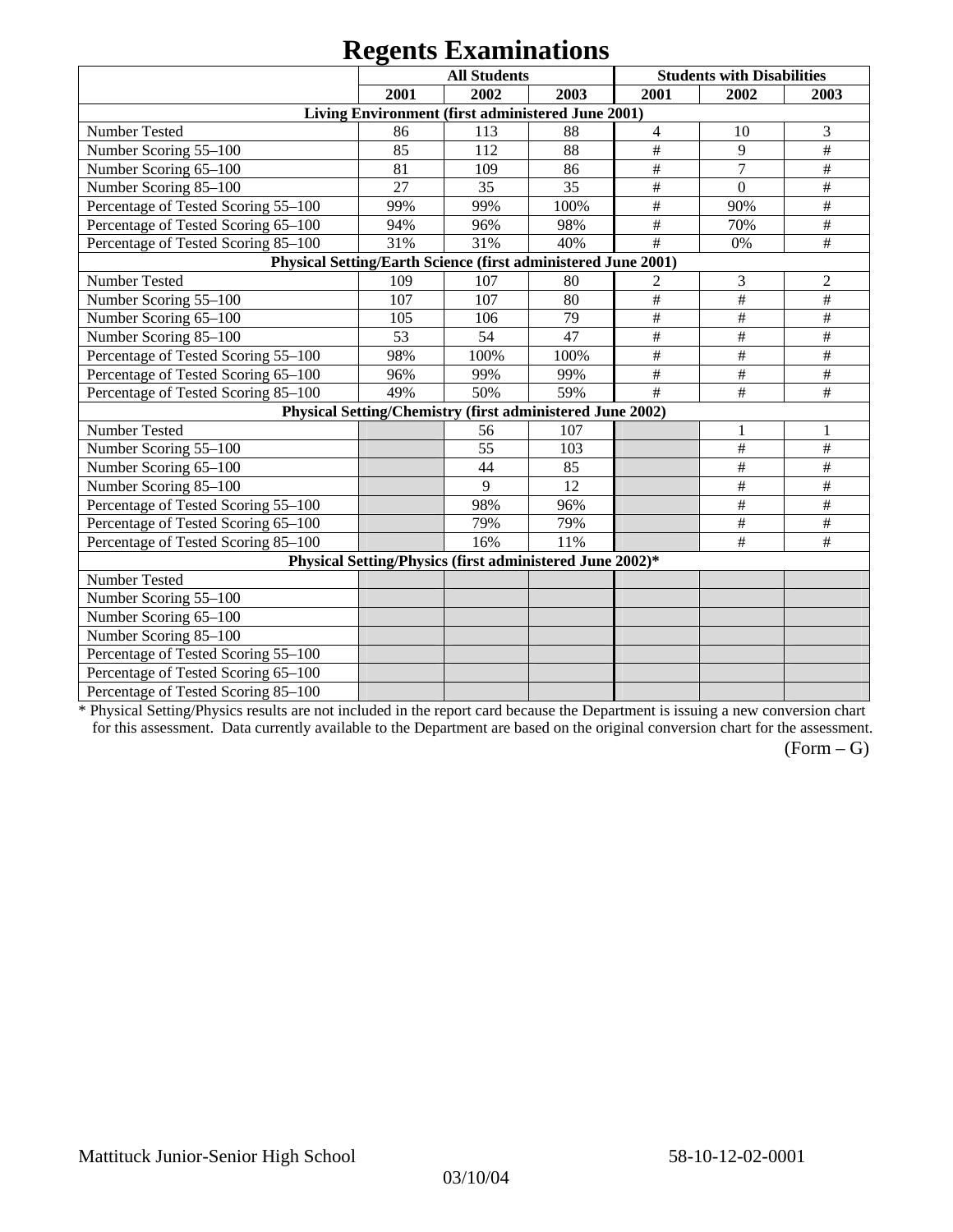|                                     |                  | <b>All Students</b>          |                  | <b>Students with Disabilities</b> |                  |                  |
|-------------------------------------|------------------|------------------------------|------------------|-----------------------------------|------------------|------------------|
|                                     | 2001             | 2002                         | 2003             | 2001                              | 2002             | 2003             |
|                                     |                  | <b>Comprehensive French</b>  |                  |                                   |                  |                  |
| Number Tested                       |                  | 0                            | 6                | $\mathbf{0}$                      | $\boldsymbol{0}$ | $\theta$         |
| Number Scoring 55-100               | $\overline{\#}$  | $\mathbf{0}$                 | 6                | $\overline{0}$                    | $\boldsymbol{0}$ | $\boldsymbol{0}$ |
| Number Scoring 65-100               | $\overline{\#}$  | $\overline{0}$               | 6                | $\overline{0}$                    | $\overline{0}$   | $\mathbf{0}$     |
| Number Scoring 85-100               | $\overline{\#}$  | $\boldsymbol{0}$             | $\overline{4}$   | $\overline{0}$                    | $\overline{0}$   | $\overline{0}$   |
| Percentage of Tested Scoring 55-100 | $\overline{\#}$  | 0%                           | 100%             | 0%                                | 0%               | 0%               |
| Percentage of Tested Scoring 65-100 | $\overline{\#}$  | 0%                           | 100%             | 0%                                | 0%               | 0%               |
| Percentage of Tested Scoring 85-100 | $\overline{\#}$  | 0%                           | 67%              | 0%                                | 0%               | 0%               |
|                                     |                  | <b>Comprehensive Italian</b> |                  |                                   |                  |                  |
| Number Tested                       | $\Omega$         | $\boldsymbol{0}$             | $\boldsymbol{0}$ | $\boldsymbol{0}$                  | $\boldsymbol{0}$ | $\boldsymbol{0}$ |
| Number Scoring 55-100               | $\overline{0}$   | $\mathbf{0}$                 | $\mathbf{0}$     | $\overline{0}$                    | $\boldsymbol{0}$ | $\boldsymbol{0}$ |
| Number Scoring 65-100               | $\overline{0}$   | $\mathbf{0}$                 | $\mathbf{0}$     | $\overline{0}$                    | $\overline{0}$   | $\boldsymbol{0}$ |
| Number Scoring 85-100               | $\overline{0}$   | $\mathbf{0}$                 | $\mathbf{0}$     | $\overline{0}$                    | $\overline{0}$   | $\mathbf{0}$     |
| Percentage of Tested Scoring 55-100 | 0%               | 0%                           | 0%               | 0%                                | 0%               | 0%               |
| Percentage of Tested Scoring 65-100 | $0\%$            | 0%                           | 0%               | 0%                                | 0%               | 0%               |
| Percentage of Tested Scoring 85-100 | 0%               | 0%                           | 0%               | 0%                                | 0%               | 0%               |
|                                     |                  | <b>Comprehensive German</b>  |                  |                                   |                  |                  |
| Number Tested                       | 32               | 52                           | 11               | $\boldsymbol{0}$                  | $\boldsymbol{0}$ | $\boldsymbol{0}$ |
| Number Scoring 55-100               | $\overline{32}$  | $\overline{52}$              | 11               | $\boldsymbol{0}$                  | $\boldsymbol{0}$ | $\boldsymbol{0}$ |
| Number Scoring 65-100               | $\overline{32}$  | $\overline{51}$              | 11               | $\overline{0}$                    | $\overline{0}$   | $\overline{0}$   |
| Number Scoring 85-100               | $\overline{20}$  | $\overline{23}$              | 11               | $\overline{0}$                    | $\overline{0}$   | $\overline{0}$   |
| Percentage of Tested Scoring 55-100 | 100%             | 100%                         | 100%             | 0%                                | 0%               | 0%               |
| Percentage of Tested Scoring 65-100 | 100%             | 98%                          | 100%             | 0%                                | 0%               | 0%               |
| Percentage of Tested Scoring 85-100 | 62%              | 44%                          | 100%             | 0%                                | 0%               | 0%               |
|                                     |                  | <b>Comprehensive Hebrew</b>  |                  |                                   |                  |                  |
| Number Tested                       | $\mathbf{0}$     | $\boldsymbol{0}$             | $\boldsymbol{0}$ | $\boldsymbol{0}$                  | $\boldsymbol{0}$ | $\boldsymbol{0}$ |
| Number Scoring 55-100               | $\overline{0}$   | $\mathbf{0}$                 | $\mathbf{0}$     | $\overline{0}$                    | $\overline{0}$   | $\boldsymbol{0}$ |
| Number Scoring 65-100               | $\overline{0}$   | $\mathbf{0}$                 | $\overline{0}$   | $\overline{0}$                    | $\overline{0}$   | $\boldsymbol{0}$ |
| Number Scoring 85-100               | $\overline{0}$   | $\boldsymbol{0}$             | $\mathbf{0}$     | $\overline{0}$                    | $\overline{0}$   | $\mathbf{0}$     |
| Percentage of Tested Scoring 55-100 | $0\%$            | 0%                           | 0%               | 0%                                | 0%               | 0%               |
| Percentage of Tested Scoring 65-100 | $0\%$            | 0%                           | 0%               | 0%                                | 0%               | 0%               |
| Percentage of Tested Scoring 85-100 | 0%               | 0%                           | 0%               | 0%                                | 0%               | 0%               |
|                                     |                  | <b>Comprehensive Spanish</b> |                  |                                   |                  |                  |
| Number Tested                       | 39               | 42                           | $\boldsymbol{7}$ | $\boldsymbol{0}$                  | $\boldsymbol{0}$ | 1                |
| Number Scoring 55-100               | 39               | 41                           | $\overline{7}$   | $\overline{0}$                    | $\overline{0}$   | $\frac{1}{2}$    |
| Number Scoring 65–100               | 38               | $\overline{35}$              | $\overline{7}$   | $\theta$                          | $\theta$         | $\overline{\#}$  |
| Number Scoring 85-100               | 17               | 14                           | $\overline{2}$   | $\overline{0}$                    | $\overline{0}$   | $\frac{1}{2}$    |
| Percentage of Tested Scoring 55-100 | 100%             | 98%                          | 100%             | 0%                                | 0%               | $\#$             |
| Percentage of Tested Scoring 65-100 | 97%              | 83%                          | 100%             | $0\%$                             | 0%               | $\frac{1}{2}$    |
| Percentage of Tested Scoring 85-100 | 44%              | 33%                          | 29%              | $0\%$                             | 0%               | $\frac{1}{2}$    |
|                                     |                  | <b>Comprehensive Latin</b>   |                  |                                   |                  |                  |
| Number Tested                       | $\mathbf{0}$     | $\boldsymbol{0}$             | $\boldsymbol{0}$ | $\mathbf{0}$                      | $\mathbf{0}$     | $\boldsymbol{0}$ |
| Number Scoring 55-100               | $\boldsymbol{0}$ | $\boldsymbol{0}$             | $\boldsymbol{0}$ | $\boldsymbol{0}$                  | $\boldsymbol{0}$ | $\boldsymbol{0}$ |
| Number Scoring 65-100               | $\boldsymbol{0}$ | $\boldsymbol{0}$             | $\boldsymbol{0}$ | $\boldsymbol{0}$                  | $\boldsymbol{0}$ | $\overline{0}$   |
| Number Scoring 85-100               | $\overline{0}$   | $\boldsymbol{0}$             | $\mathbf{0}$     | $\boldsymbol{0}$                  | $\boldsymbol{0}$ | $\overline{0}$   |
| Percentage of Tested Scoring 55-100 | $0\%$            | 0%                           | 0%               | 0%                                | $0\%$            | 0%               |
| Percentage of Tested Scoring 65-100 | $0\%$            | 0%                           | $0\%$            | 0%                                | 0%               | 0%               |
| Percentage of Tested Scoring 85-100 | $0\%$            | $0\%$                        | $0\%$            | $0\%$                             | $0\%$            | $0\%$            |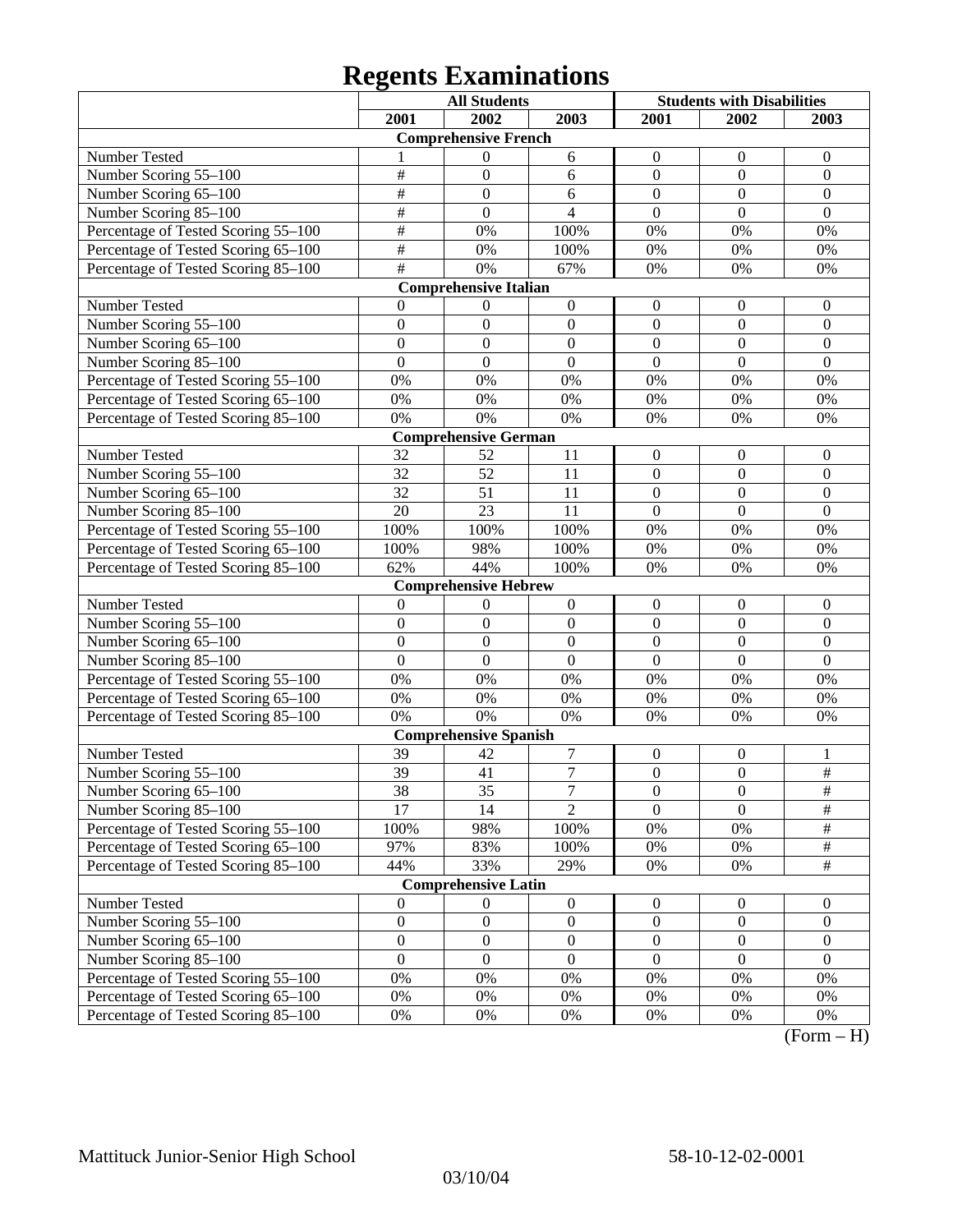|                                                                    | <b>All Students</b> |                                           |          | <b>Students with Disabilities</b> |          |                |
|--------------------------------------------------------------------|---------------------|-------------------------------------------|----------|-----------------------------------|----------|----------------|
|                                                                    | 2001                | 2002                                      | 2003     | 2001                              | 2002     | 2003           |
| Sequential Mathematics, Course II (last administered January 2003) |                     |                                           |          |                                   |          |                |
| Number Tested                                                      | 94                  | 6                                         | 0        | 3                                 | $\theta$ | $\overline{0}$ |
| Number Scoring 55-100                                              | 85                  | $\overline{2}$                            | $\theta$ | $\#$                              | $\theta$ | $\Omega$       |
| Number Scoring 65-100                                              | 79                  | $\overline{2}$                            | $\theta$ | #                                 | $\theta$ | $\Omega$       |
| Number Scoring 85-100                                              | 38                  | $\theta$                                  | $\theta$ | #                                 | $\theta$ | $\Omega$       |
| Percentage of Tested Scoring 55-100                                | 90%                 | 33%                                       | 0%       | #                                 | 0%       | 0%             |
| Percentage of Tested Scoring 65-100                                | 84%                 | 33%                                       | 0%       | #                                 | $0\%$    | $0\%$          |
| Percentage of Tested Scoring 85-100                                | 40%                 | 0%                                        | 0%       | #                                 | $0\%$    | 0%             |
|                                                                    |                     | <b>Sequential Mathematics, Course III</b> |          |                                   |          |                |
| <b>Number Tested</b>                                               | 87                  | 78                                        |          |                                   | 3        | $\theta$       |
| Number Scoring 55–100                                              | 80                  | 72                                        | #        | #                                 | #        | $\Omega$       |
| Number Scoring 65-100                                              | 79                  | 70                                        | #        | #                                 | #        | $\Omega$       |
| Number Scoring 85-100                                              | 48                  | 38                                        | #        | #                                 | #        | $\Omega$       |
| Percentage of Tested Scoring 55-100                                | 92%                 | 92%                                       | #        | #                                 | #        | $0\%$          |
| Percentage of Tested Scoring 65-100                                | 91%                 | 90%                                       | #        | #                                 | #        | $0\%$          |
| Percentage of Tested Scoring 85-100                                | 55%                 | 49%                                       | #        | #                                 | #        | $0\%$          |

 $\overline{(Form-I)}$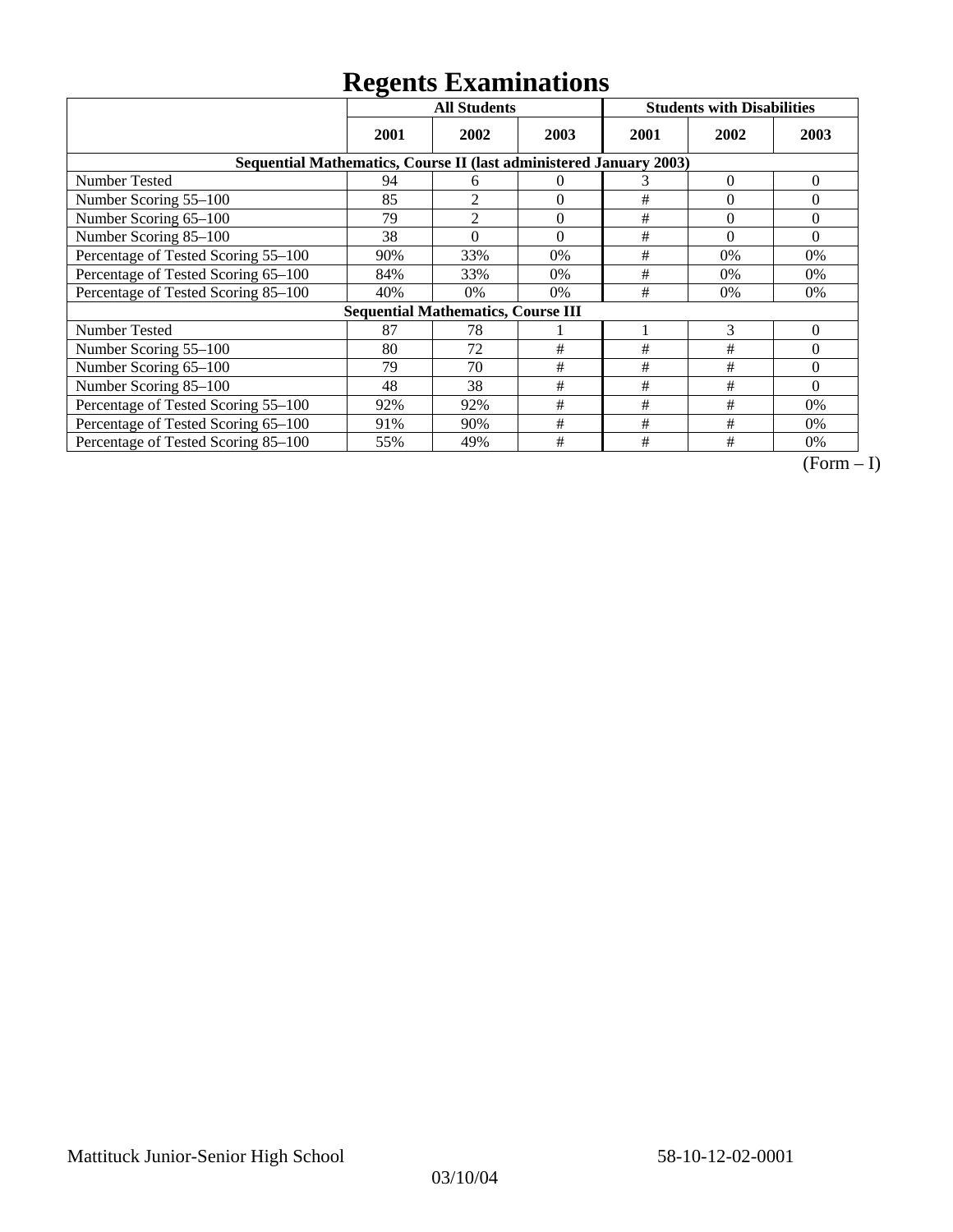### **Introduction to Occupations Examination**

|                                   | 2000-2001         |           | $2001 - 2002$ |                        | $2002 - 2003$ |           |  |
|-----------------------------------|-------------------|-----------|---------------|------------------------|---------------|-----------|--|
|                                   | <b>No. Tested</b> | % Passing | No. Tested    | % Passing   No. Tested |               | % Passing |  |
| <b>General-Education Students</b> |                   | 100%      |               | 100%                   |               | 86%       |  |
| <b>Students with Disabilities</b> |                   |           |               |                        |               | 100%      |  |

On school reports, 2000–2001 and 2001–2002 data are for all students with disabilities enrolled in the school. District reports contain data for all students with disabilities enrolled in the district for the 2000–2001, 2001–2002, and 2002–2003 school years.

### **Elementary-Level Social Studies**

|                 |                                   | <b>Number</b><br><b>Tested</b> | $%$ at<br>Level 1 | $%$ at<br>$%$ at<br>Level 2<br>Level 3 |    | $%$ at<br><b>Level 4</b> |
|-----------------|-----------------------------------|--------------------------------|-------------------|----------------------------------------|----|--------------------------|
| <b>Nov 2002</b> | General-Education Students        |                                | 0%                | $0\%$                                  | 0% | 0%                       |
|                 | <b>Students with Disabilities</b> |                                | 0%                | $0\%$                                  | 0% | $0\%$                    |
|                 | All Students                      |                                | 0%                | $0\%$                                  | 0% | $0\%$                    |

### **Middle-Level Social Studies**

|                  |                                   | <b>Number</b><br>Tested | $%$ at<br>evel 1. | $%$ at<br>Level 2 | $%$ at<br>Level 3 | $%$ at<br>Level 4 |
|------------------|-----------------------------------|-------------------------|-------------------|-------------------|-------------------|-------------------|
| <b>June 2003</b> | <b>General-Education Students</b> | l 18                    | 0%                | 14%               | 75%               | 10%               |
|                  | <b>Students with Disabilities</b> | 10                      | 0%                | 50%               | 50%               | 0%                |
|                  | All Students                      | 128                     | 0%                | 7%                | 73%               | 9%                |

 $(Form - J)$